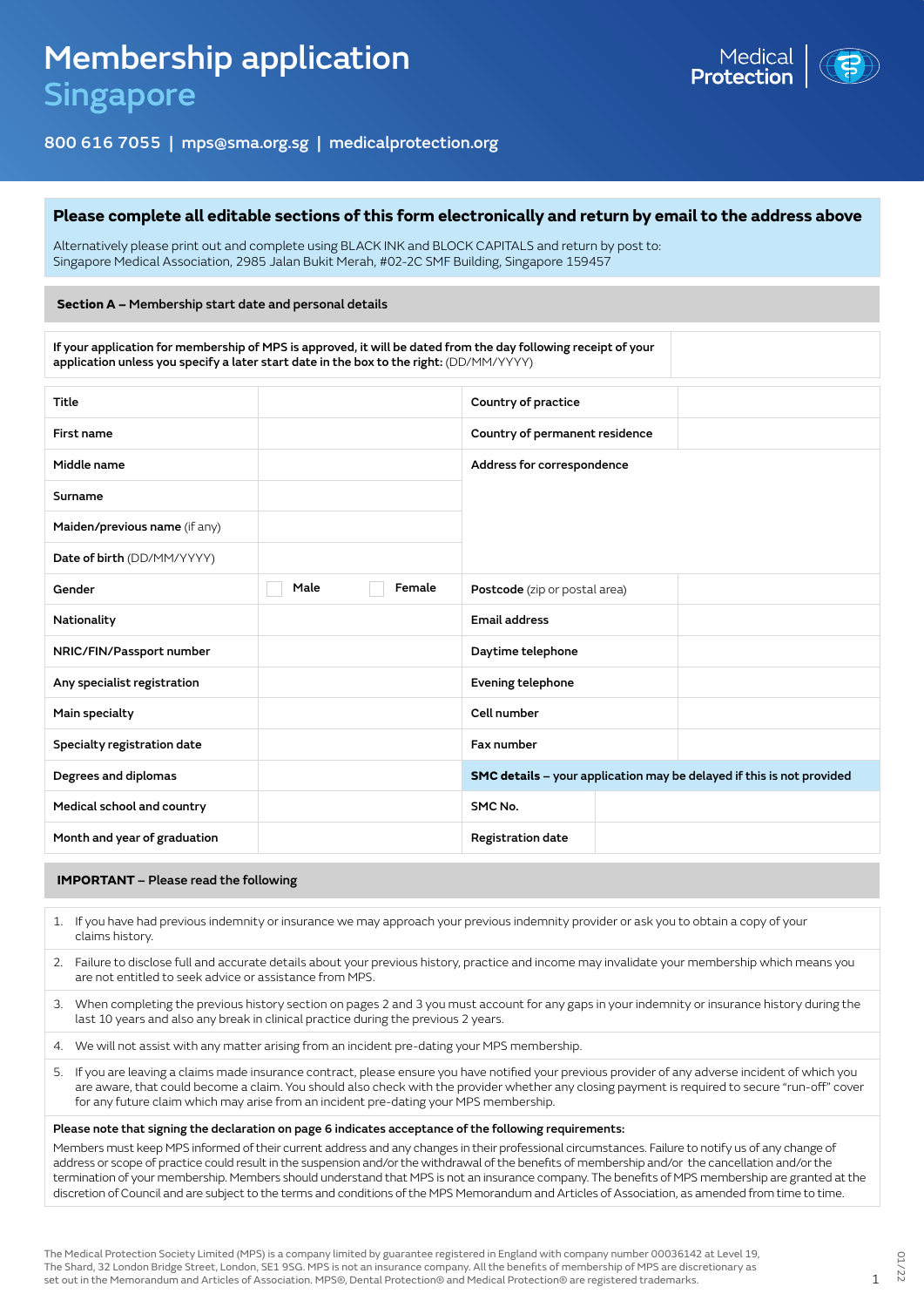| Section B - Previous history (Please read the important information below)<br>In this section you must include details of any matter in which you have been named or involved. Please include any pending, unresolved or<br>closed issues, even those already reported to MPS. If necessary please continue your answers on the enclosed pages. Please note that failure<br>to disclose full and accurate details about your previous history may delay your application and/or if you are accepted into membership could<br>result in the suspension and/or withdrawal of membership benefits and/or the cancellation and/or termination of membership. |                                                                                                                                                                                                                                                                        |                    |            |           |                                                                                                                                                                                                                                                                                                                                                                                                                                                                   |  |  |
|----------------------------------------------------------------------------------------------------------------------------------------------------------------------------------------------------------------------------------------------------------------------------------------------------------------------------------------------------------------------------------------------------------------------------------------------------------------------------------------------------------------------------------------------------------------------------------------------------------------------------------------------------------|------------------------------------------------------------------------------------------------------------------------------------------------------------------------------------------------------------------------------------------------------------------------|--------------------|------------|-----------|-------------------------------------------------------------------------------------------------------------------------------------------------------------------------------------------------------------------------------------------------------------------------------------------------------------------------------------------------------------------------------------------------------------------------------------------------------------------|--|--|
| Yes (please go to Q2)<br>No (please go to Q3)<br>1. Have you had any professional indemnity/insurance before?                                                                                                                                                                                                                                                                                                                                                                                                                                                                                                                                            |                                                                                                                                                                                                                                                                        |                    |            |           |                                                                                                                                                                                                                                                                                                                                                                                                                                                                   |  |  |
| 2. Please give the name of all other organisations and the dates during the last 10 years which you were a member or policyholder. If you were<br>previously a member of MPS, please give your membership number and your full name at the time (if it has changed).                                                                                                                                                                                                                                                                                                                                                                                     |                                                                                                                                                                                                                                                                        |                    |            |           |                                                                                                                                                                                                                                                                                                                                                                                                                                                                   |  |  |
| Organisation                                                                                                                                                                                                                                                                                                                                                                                                                                                                                                                                                                                                                                             | From<br>(DD/MM/YYYY)                                                                                                                                                                                                                                                   | To<br>(DD/MM/YYYY) | MPS number | Full name | Other membership or<br>policy number                                                                                                                                                                                                                                                                                                                                                                                                                              |  |  |
|                                                                                                                                                                                                                                                                                                                                                                                                                                                                                                                                                                                                                                                          |                                                                                                                                                                                                                                                                        |                    |            |           |                                                                                                                                                                                                                                                                                                                                                                                                                                                                   |  |  |
| No<br>Yes                                                                                                                                                                                                                                                                                                                                                                                                                                                                                                                                                                                                                                                | employer, insurer or MDO indemnity)? (If in doubt please indicate YES.) If you answer YES please confirm the dates and reasons.                                                                                                                                        |                    |            |           | 3. Have you at any stage practiced without professional indemnity during the last 10 years (ie please exclude any period(s) protected by state,                                                                                                                                                                                                                                                                                                                   |  |  |
| 4. Have there been any breaks in your clinical practice of more than 6 months in the last 2 years? (If in doubt please indicate YES.) If you answer<br>YES please confirm the dates and the reason for any gap. Please also provide details of any continuous professional development or refresher<br>training that has been undertaken.<br>No<br>Yes                                                                                                                                                                                                                                                                                                   |                                                                                                                                                                                                                                                                        |                    |            |           |                                                                                                                                                                                                                                                                                                                                                                                                                                                                   |  |  |
| any correspondence.<br>$\Box$ No<br>$\Box$ Yes                                                                                                                                                                                                                                                                                                                                                                                                                                                                                                                                                                                                           | 5. Have you ever previously been refused professional indemnity/insurance including a decline to renew or had it withdrawn/voided?                                                                                                                                     |                    |            |           | (If in doubt please indicate YES.) If you answer YES please provide a summary in your own words providing dates and reasons, including copies of                                                                                                                                                                                                                                                                                                                  |  |  |
| No<br>Yes                                                                                                                                                                                                                                                                                                                                                                                                                                                                                                                                                                                                                                                | 6. Have you had any non-standard terms or conditions including a non-standard subscription or premium imposed on your professional<br>indemnity/insurance? If you answer YES please provide date and full details. (If necessary please continue on a separate sheet). |                    |            |           |                                                                                                                                                                                                                                                                                                                                                                                                                                                                   |  |  |
| No<br>Yes                                                                                                                                                                                                                                                                                                                                                                                                                                                                                                                                                                                                                                                | necessary please continue on a separate sheet).                                                                                                                                                                                                                        |                    |            |           | 7. In the last 10 years, have you had any complaint(s) arising out of your professional practice which has not been resolved at a local level (ie within<br>your own practice)? If you answer YES please provide full details of the complaint(s). The details must include: date of incident, factual summary<br>of the event, the extent of your involvement, country where the case was lodged, name of indemnifier and the final outcome of the incident. (If |  |  |

If you have answered YES to any of the above questions please provide details as requested. Use the enclosed pages if needed and include additional pages if required. Failure to disclose full and accurate details about your previous history may delay your application and/or if you are accepted into membership could result in the suspension and/or withdrawal of membership benefits and/or the cancellation and/or termination of membership.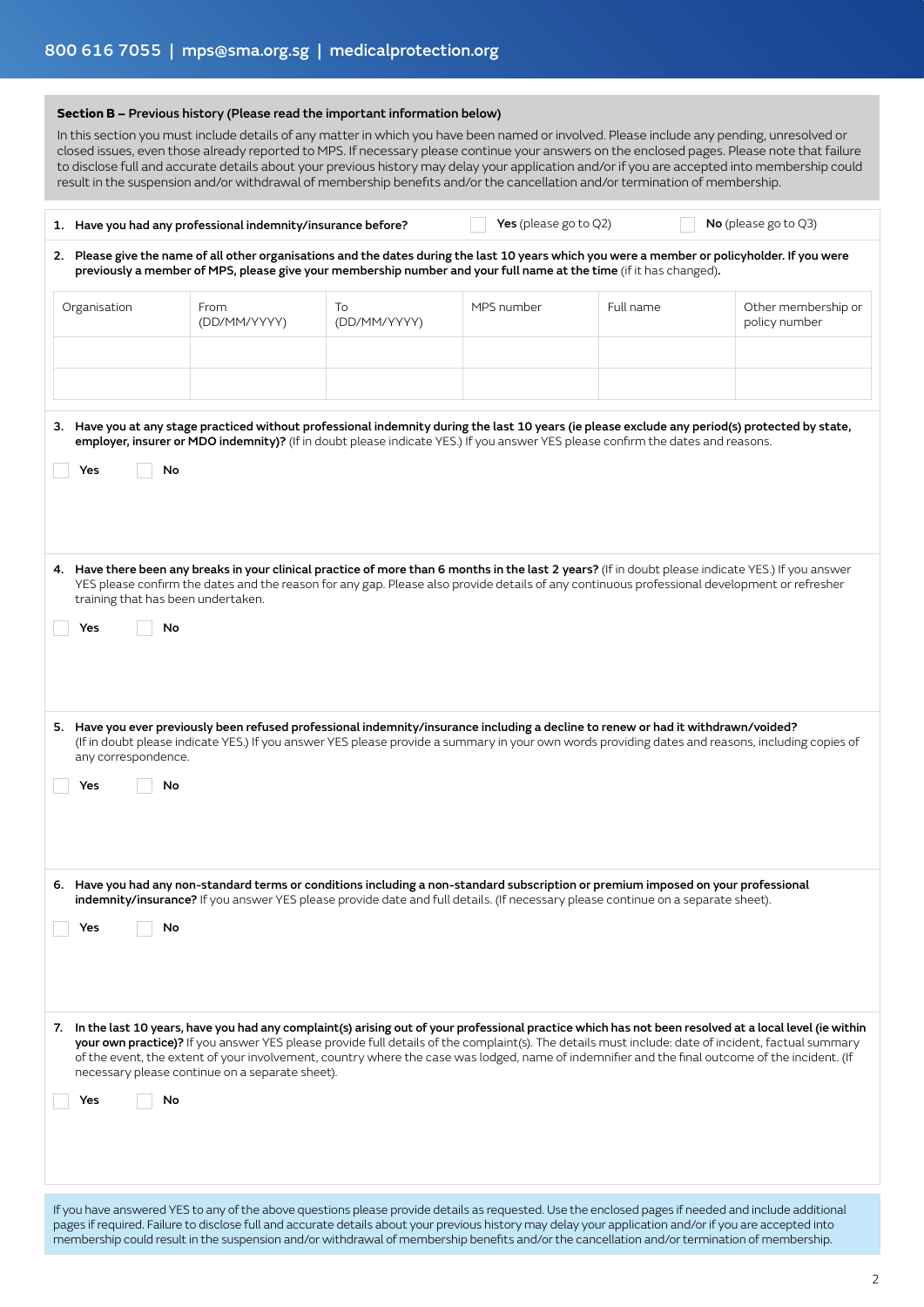| 8. In the last 10 years have you been involved in any claim(s) for compensation or damages arising out of your professional practice regardless<br>of the outcome? If you answer YES please provide full details of the complaint(s). The details must include: date of incident, factual summary<br>of the event, the extent of your involvement, country where the case was lodged, name of indemnifier and the final outcome of the incident. (If<br>necessary please continue on a separate sheet).       |  |
|---------------------------------------------------------------------------------------------------------------------------------------------------------------------------------------------------------------------------------------------------------------------------------------------------------------------------------------------------------------------------------------------------------------------------------------------------------------------------------------------------------------|--|
| No<br>Yes                                                                                                                                                                                                                                                                                                                                                                                                                                                                                                     |  |
| 9. Are you aware of any incident(s) that might become a claim? If you answer YES please provide full details of the incident(s). The details must<br>include: date of incident, factual summary of the event, the extent of your involvement, country where the case was lodged, name of indemnifier<br>and the current status of the incident(s). (If necessary please continue on a separate sheet).<br>No<br>Yes                                                                                           |  |
| 10. Have you ever been the subject of a disciplinary inquiry or had practice privileges refused/withdrawn/made conditional by a health care<br>provider? If you answer YES please provide full details of the incident(s). The details must include: date of incident, factual summary of the event,<br>the extent of your involvement, country where the case was lodged, name of indemnifier and the current status of the incident(s). (If necessary<br>please continue on a separate sheet).<br>No<br>Yes |  |
| 11. Have you ever been subject to any referral, complaint, inquiry, investigation or hearing by any regulatory, licensing or registration body? If you<br>answer YES please provide full details. The details must include: date of incident, factual summary of the event, the extent of your involvement,<br>country where the case was lodged, name of indemnifier and the final outcome of the case. (If necessary please continue on a separate sheet).                                                  |  |
| No<br>Yes                                                                                                                                                                                                                                                                                                                                                                                                                                                                                                     |  |
| 12. Have you been cautioned by the police or convicted of any criminal offence? (You do not need to include spent/expired convictions, or minor<br>road traffic offences that did NOT involve alcohol or drugs) If you answer YES please provide full details. The details must include: date of<br>incident, full details of the offence, the final outcome or current position and was this reported to the regulatory body. (If necessary please<br>continue on a separate sheet).<br>Yes<br>No            |  |
| 13. Are there any other issues of which MPS might reasonably need to be aware when considering your application for membership? (If in doubt<br>please indicate YES.) If you answer YES please provide all relevant information below. (If necessary please continue on a separate sheet).<br>No<br>Yes                                                                                                                                                                                                       |  |
| If you have answered YES to any of the above questions please provide details as requested. Use the enclosed pages if needed and include additional<br>pages if required. Failure to disclose full and accurate details about your previous history may delay your application and/or if you are accepted into<br>membership could result in the suspension and/or withdrawal of membership benefits and/or the cancellation and/or termination of membership.                                                |  |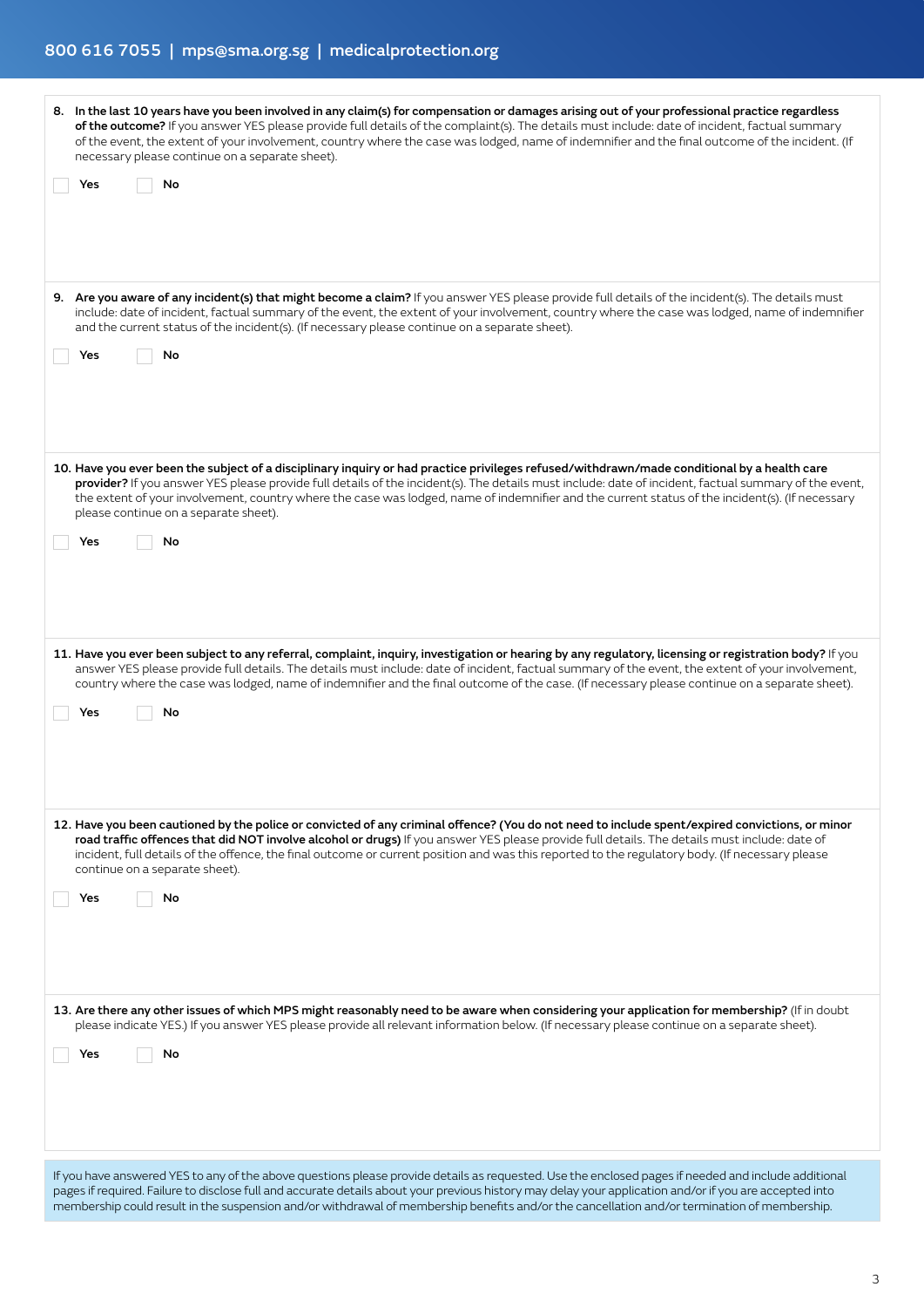# 800 616 7055 | mps@sma.org.sg | medicalprotection.org

| <b>Section C - Practice details</b>                                                                                                                        |
|------------------------------------------------------------------------------------------------------------------------------------------------------------|
| If you are registered to practise in any other Country please state which:                                                                                 |
| Will all your professional practice be carried out in the Country in which you are applying for membership?                                                |
| If No, please provide Country and full details (if necessary please continue on a separate sheet).<br>Yes<br>No                                            |
| Will you be involved in treating or providing advice to patients outside of the Country in which you are applying for membership? (eg telemedicine)        |
| If Yes, please provide Country and full details (if necessary please continue on a separate sheet).<br>Yes<br>No                                           |
| What is your current professional status? (eg House officer, Medical officer, General practitioner, Registrar, Consultant)                                 |
| Main specialty                                                                                                                                             |
| Private ONLY<br>State/Public ONLY<br>Private and State/Public<br>In which sector do you work?                                                              |
| How many hours per week on average do you work in PRIVATE practice?                                                                                        |
| More than 22, up to 33 hours<br>Up to 11 hours<br>More than 11, up to 22 hours<br>More than 33 hours<br>N/A                                                |
| IMPORTANT - Please see end of application form for MPS subscription categories and indicate the grade<br>code most appropriate for your practice: (eg PGZ) |
| If you are unsure of the membership category applicable to you, please provide a summary of the work you carry out (ie a detailed scope of practice).      |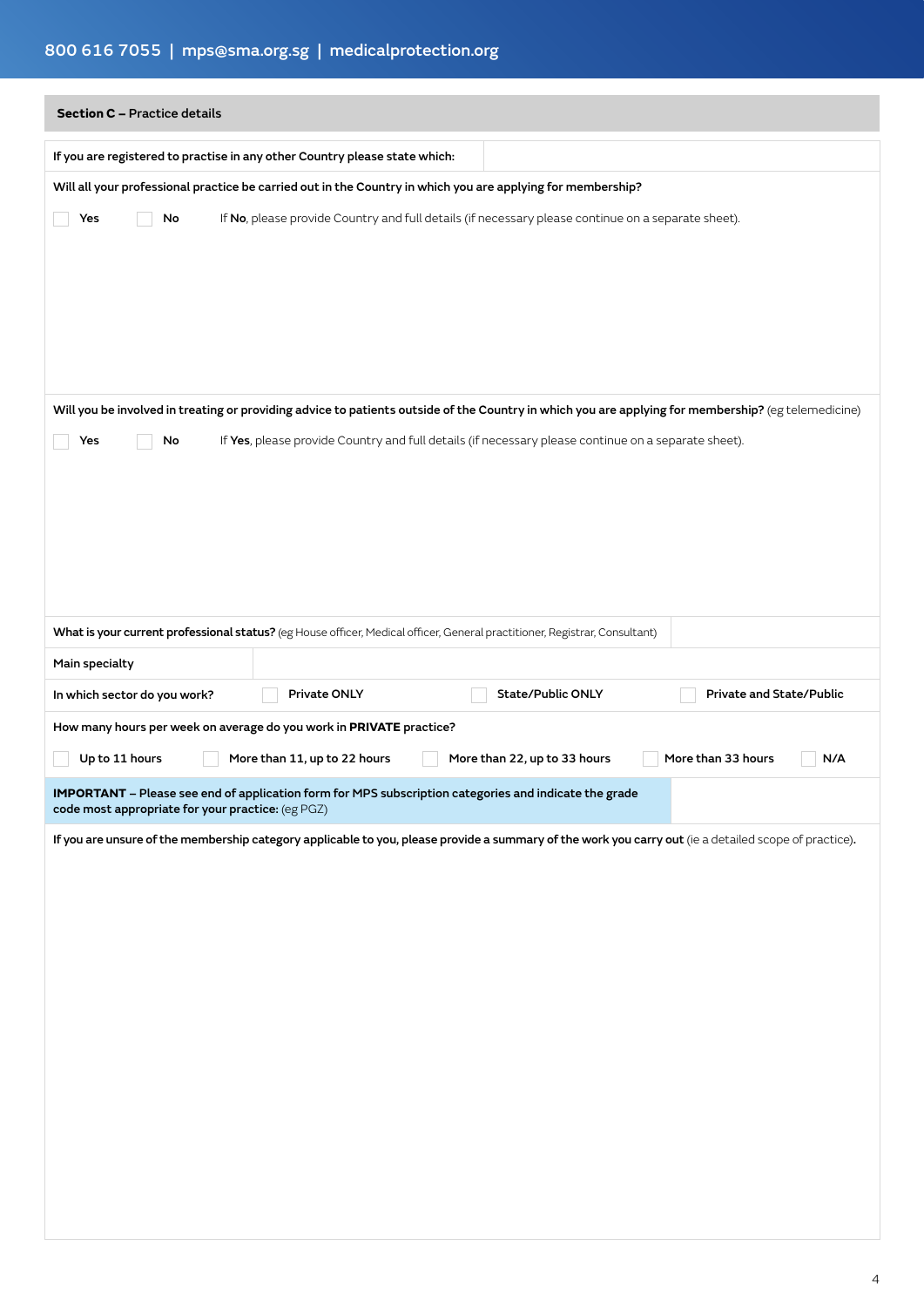# **Additional space for answers**

Please clearly indicate the question number that you are providing details for below.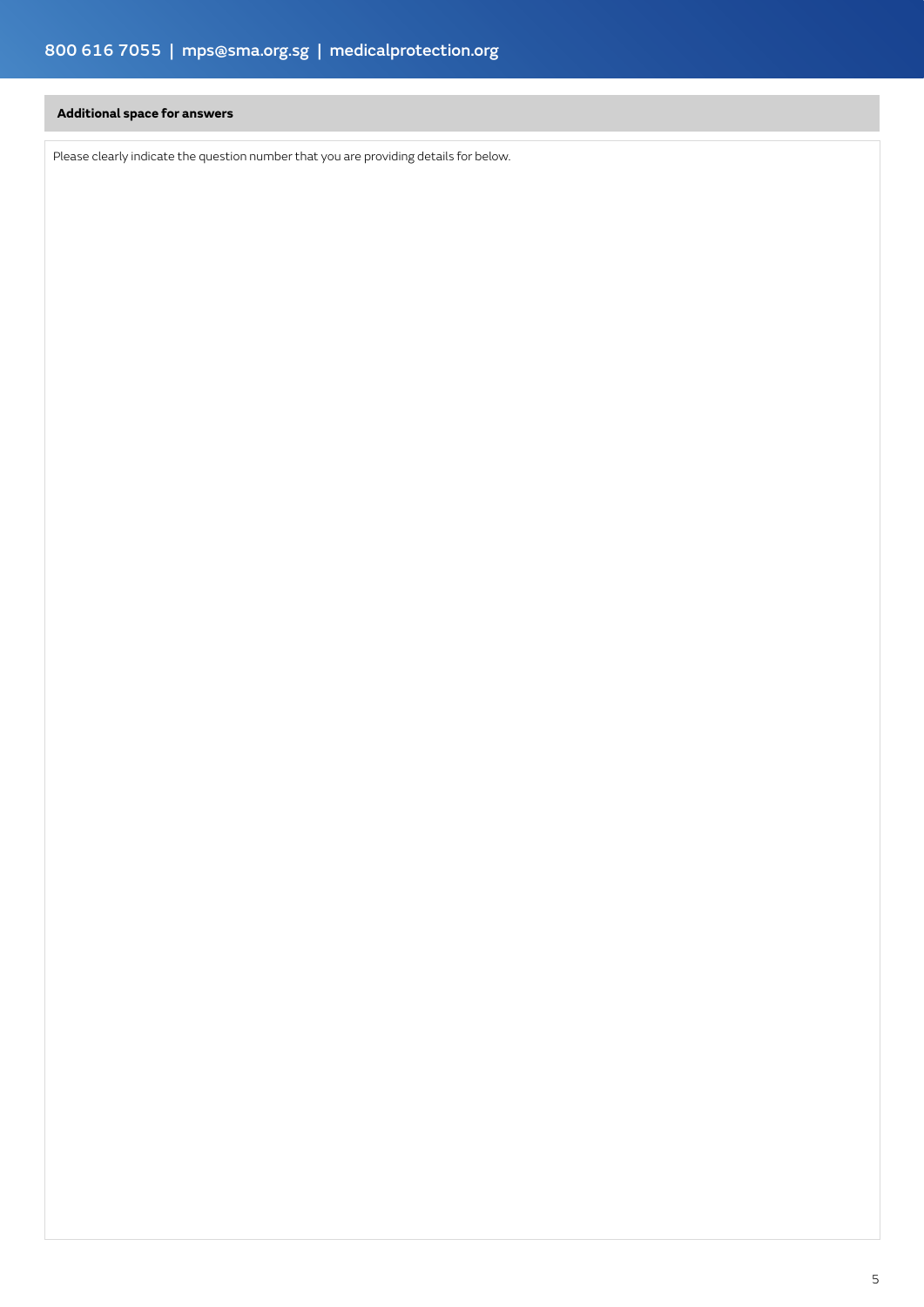#### **IMPORTANT** – Your Personal Information and Data

When interacting with MPS, you may choose to give MPS information about your criminal convictions and offences (including alleged offences), your health, race, ethnic origin, sex life, sexual orientation and trade union membership ('Special Category Data'). This happens where that information is relevant to your membership or the actual or potential provision of advice, assistance or indemnity. We may also receive Special Category Data about you from others in connection with membership or advice, assistance or indemnity (eg from a complainant, claimant, witness, expert, court or regulator).

To find out more about how we collect, use and handle your data including Special Category Data, please see the Privacy Statement on our website medicalprotection.org/privacy

When you tick the box below, you expressly consent to MPS processing your Special Category Data for the purposes of providing you with membership and its benefits (including assistance and indemnity).

#### I consent

You may withdraw consent to such processing by contacting MPS, but if you do so we will no longer be able to provide you with membership and its benefits.

|      | <b>IMPORTANT</b> - Please read, sign and add the current date below                                                                                                                                                                                                                    |                          |                                                                                                                                                                                                                                               |
|------|----------------------------------------------------------------------------------------------------------------------------------------------------------------------------------------------------------------------------------------------------------------------------------------|--------------------------|-----------------------------------------------------------------------------------------------------------------------------------------------------------------------------------------------------------------------------------------------|
|      | By signing and returning this form, you agree and confirm that:                                                                                                                                                                                                                        |                          |                                                                                                                                                                                                                                               |
|      | You wish to apply for membership of MPS subject to the Memorandum and<br>Articles of Association                                                                                                                                                                                       |                          |                                                                                                                                                                                                                                               |
| ii.  | You understand that any failure to disclose full and accurate details may delay<br>your application and/or if you are accepted into membership could result<br>in the suspension and/or withdrawal of membership benefits and/or the<br>cancellation and/or termination of membership. | Date                     | Please note this must                                                                                                                                                                                                                         |
| iii. | You understand that membership is not conferred automatically and is<br>subject to approval by MPS.                                                                                                                                                                                    |                          | be the current date                                                                                                                                                                                                                           |
| İV.  | You acknowledge that any subscription payments made are subject to<br>verification and that acceptance of a payment by MPS does not of itself<br>confirm membership and/or entitlement to request benefits.                                                                            | or correspondence.       | Tick here if you are submitting additional sheets                                                                                                                                                                                             |
| V.   | You will inform us if your personal circumstances or scope of practice change.                                                                                                                                                                                                         |                          |                                                                                                                                                                                                                                               |
| vi.  | We may seek information from other professional defence organisations,<br>insurance companies, employers, and/or other third parties in respect of<br>membership and that they may release to us such information.                                                                     |                          | In order to provide you with the best possible service we<br>would like to inform you of other products and services<br>offered by us that we believe may be of interest to you.<br>To opt-in to receive such information, either via post or |
|      | vii. For the purposes of the Singapore law and The Personal Data Protection Act<br>2012, we may obtain, process, retain and transfer your personal data as set                                                                                                                         | email, please tick here. |                                                                                                                                                                                                                                               |
|      | out in the Privacy Statement on our website medicalprotection.org/privacy                                                                                                                                                                                                              |                          | You can contact us to update your marketing preferences.                                                                                                                                                                                      |

#### **Please tell us why you have chosen MPS – Your comments are important to us, please tick below**

| Personal recommendation                                                      |
|------------------------------------------------------------------------------|
|                                                                              |
| Competitive subscription rates                                               |
| MPS membership co-ordinator, please provide their initials:<br>$\mathcal{L}$ |
| Group arrangement                                                            |
| Dissatisfaction with previous organisation                                   |
| Other (please provide details)                                               |



# **Medical Protection – Singapore**

Singapore Medical Association

2985 Jalan Bukit Merah #02-2C SMF Building Singapore 159457

T 800 616 7055 (Toll free) or 6223 1264

F 6252 9693

medicalprotection.org mps@sma.org.sg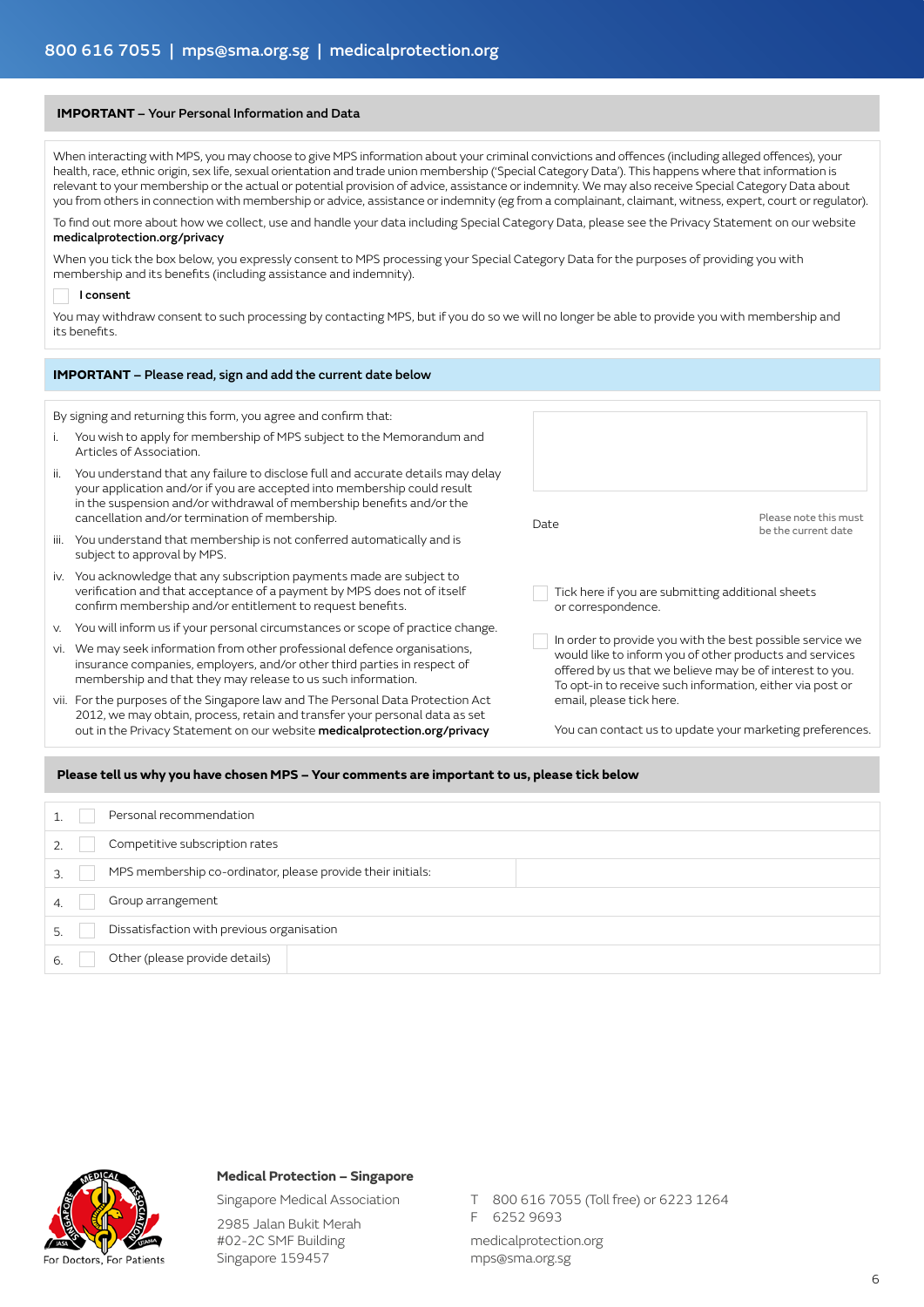# Membership grades Singapore



800 616 7055 (Toll free) | mps@sma.org.sg | medicalprotection.org

| With effect from 1 February 2022 to 31 January 2023                                                                                                                                                                                                                                                                                                                                                                                                                                         |                                                   |                                                     |                                                     |                                               |  |  |  |
|---------------------------------------------------------------------------------------------------------------------------------------------------------------------------------------------------------------------------------------------------------------------------------------------------------------------------------------------------------------------------------------------------------------------------------------------------------------------------------------------|---------------------------------------------------|-----------------------------------------------------|-----------------------------------------------------|-----------------------------------------------|--|--|--|
| Please ensure you are on the correct grade for the amount of hours you work per week. The hours you work should cover all your practice<br>involving any contact with or treatment of patients as well as related activities including consultations, advice, treatment planning,<br>consent, record keeping, practice management etc. Members in specialty grades must include their hours from all areas of practice not<br>just the time related to undertaking specialist work.         |                                                   |                                                     |                                                     |                                               |  |  |  |
| MOH BONDED PRACTICE – EXCLUDING CLAIMS INDEMNITY AND REGULATORY ASSISTANCE<br>These grades have access to the following benefits of membership: Emergency medicolegal advice line, Professional<br>Development webinars, workshops and online courses with verifiable CME, confidential counselling service, online case<br>reports and medicolegal factsheets, leading journal Casebook.<br>These grades do not include the right to request assistance with claims or regulatory matters. |                                                   |                                                     |                                                     |                                               |  |  |  |
| MOH Bonded Practice for National University of Singapore (NUS) Yong Loo School of Medicine or Nanyang Technological University<br>(NTU) Lee Kong Chian School of Medicine Graduates                                                                                                                                                                                                                                                                                                         |                                                   |                                                     |                                                     |                                               |  |  |  |
| Years 1 to 5 Medical MOH Bonded Practice                                                                                                                                                                                                                                                                                                                                                                                                                                                    |                                                   |                                                     |                                                     | $MUI - MUS$                                   |  |  |  |
| MOH Bonded Practice for Duke NUS Graduates                                                                                                                                                                                                                                                                                                                                                                                                                                                  |                                                   |                                                     |                                                     |                                               |  |  |  |
| Years 1 to 4 Medical MOH Bonded Practice Duke NUS                                                                                                                                                                                                                                                                                                                                                                                                                                           |                                                   |                                                     |                                                     | $DO1 - DO4$                                   |  |  |  |
| <b>PUBLIC PRACTICE GRADES - EXCLUDING CLAIMS INDEMNITY</b><br><b>GRADE</b><br>The following grades have access to the benefits of membership, excluding the right to request assistance with claims.<br>Members on these grades must have state/employer indemnity, or have other indemnity arrangements in place at all times.                                                                                                                                                             |                                                   |                                                     |                                                     |                                               |  |  |  |
| House Officer/Post graduate year 1                                                                                                                                                                                                                                                                                                                                                                                                                                                          |                                                   |                                                     |                                                     |                                               |  |  |  |
| Medical officer/Resident                                                                                                                                                                                                                                                                                                                                                                                                                                                                    |                                                   |                                                     |                                                     |                                               |  |  |  |
|                                                                                                                                                                                                                                                                                                                                                                                                                                                                                             |                                                   |                                                     |                                                     | SII<br><b>SIH</b>                             |  |  |  |
| Registrar/Senior resident/Physician                                                                                                                                                                                                                                                                                                                                                                                                                                                         |                                                   |                                                     |                                                     | <b>SIR</b>                                    |  |  |  |
| Consultant/Professor                                                                                                                                                                                                                                                                                                                                                                                                                                                                        |                                                   |                                                     |                                                     | <b>SIP</b>                                    |  |  |  |
| <b>PUBLIC PRACTICE GRADES - INCLUDING CLAIMS INDEMNITY</b><br>The following grades have access to the benefits of membership, including the right<br>to request assistance with claims.                                                                                                                                                                                                                                                                                                     | More than<br>33 hours<br>per week<br><b>GRADE</b> | $>22$ up to<br>33 hours<br>per week<br><b>GRADE</b> | $>11$ up to<br>22 hours<br>per week<br><b>GRADE</b> | Up to<br>11 hours<br>per week<br><b>GRADE</b> |  |  |  |
| Fellow                                                                                                                                                                                                                                                                                                                                                                                                                                                                                      | FEL.                                              |                                                     |                                                     |                                               |  |  |  |
| Medical officer/Resident                                                                                                                                                                                                                                                                                                                                                                                                                                                                    | <b>SGM</b>                                        |                                                     |                                                     |                                               |  |  |  |
| Registrar/Senior resident/Physician                                                                                                                                                                                                                                                                                                                                                                                                                                                         | <b>SGR</b>                                        |                                                     |                                                     |                                               |  |  |  |

| <b>PRIVATE PRACTICE GRADES - INCLUDING CLAIMS INDEMNITY</b><br>The following grades have access to the benefits of membership, including the right<br>to request assistance with claims. | More than<br>33 hours<br>per week<br><b>GRADE</b> | $>22$ up to<br>33 hours<br>per week<br><b>GRADE</b> | $>11$ up to<br>22 hours<br>per week<br><b>GRADE</b> | Up to<br>11 hours<br>per week<br><b>GRADE</b> |
|------------------------------------------------------------------------------------------------------------------------------------------------------------------------------------------|---------------------------------------------------|-----------------------------------------------------|-----------------------------------------------------|-----------------------------------------------|
| Neurosurgery                                                                                                                                                                             | <b>INN</b>                                        | TIN                                                 | 2IN                                                 | <b>IQN</b>                                    |
| Super high risk<br>Spinal surgery (surgical procedures performed on the spine and/or meninges<br>performed by an orthopaedic spinal surgeon).                                            | <b>SHS</b>                                        | <b>SHT</b>                                          | SH <sub>2</sub>                                     | <b>SHO</b>                                    |
| Very high risk<br>Hand surgery; gynaecology; trauma and orthopaedic surgery; bariatric surgery.                                                                                          | <b>VHR</b>                                        | <b>VHT</b>                                          | <b>VHP</b>                                          | <b>VHQ</b>                                    |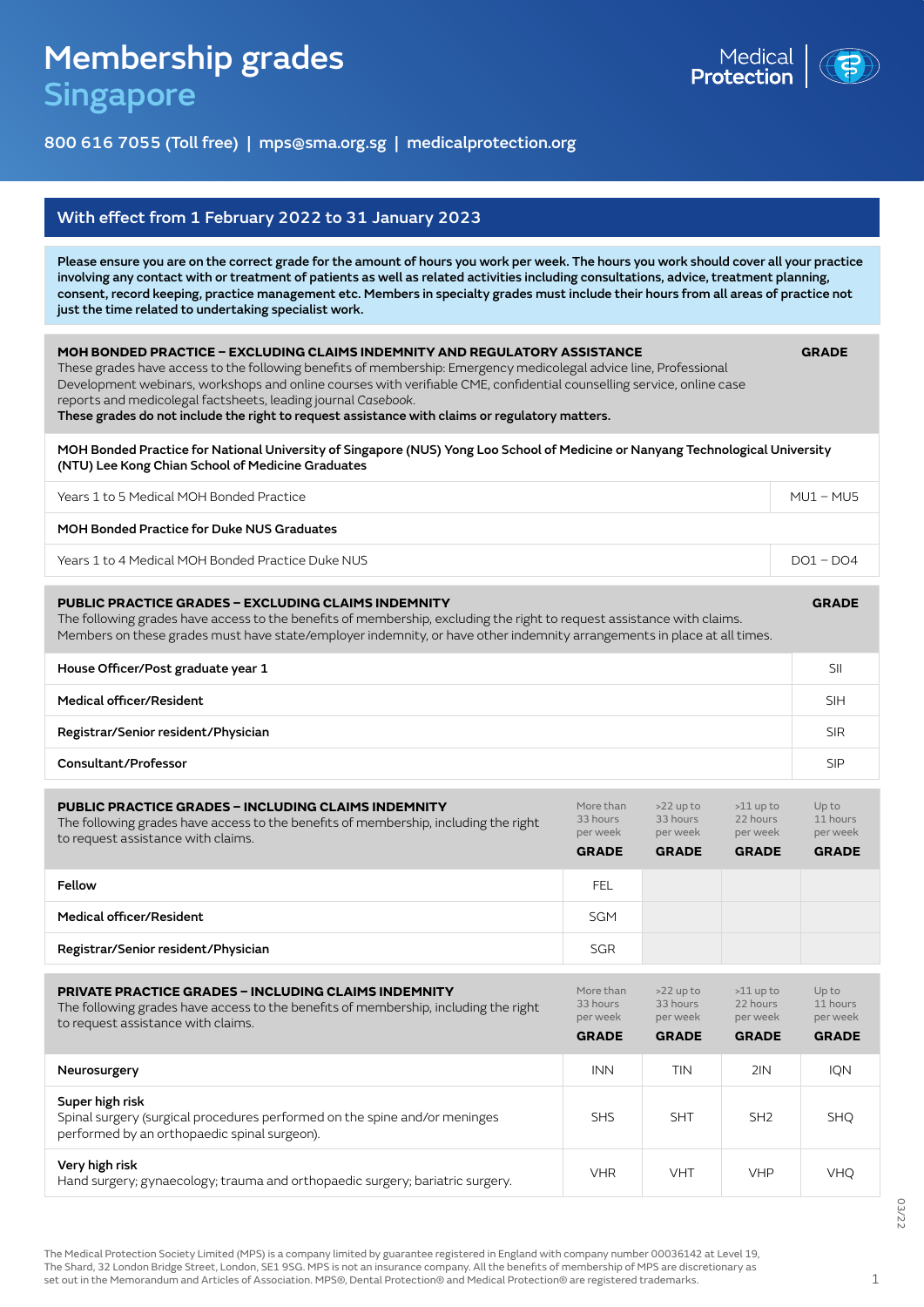| High risk<br>Cardiothoracic surgery; colorectal surgery; endocrine surgery, general surgery<br>(excluding bariatric surgery); ophthalmology (including laser refractive surgery);<br>otorhinolaryngology; plastic/reconstructive surgery; urology; vascular surgery.                                                                                                                                                              | <b>MHR</b>                        | <b>MHT</b>                          | <b>MHP</b>                          | <b>MHQ</b>                   |
|-----------------------------------------------------------------------------------------------------------------------------------------------------------------------------------------------------------------------------------------------------------------------------------------------------------------------------------------------------------------------------------------------------------------------------------|-----------------------------------|-------------------------------------|-------------------------------------|------------------------------|
| Anaesthetics                                                                                                                                                                                                                                                                                                                                                                                                                      | <b>INA</b>                        | <b>TNA</b>                          | ANP                                 | INQ.                         |
| Medium risk<br>Accident and emergency; cardiology; dermatology; intensive care; oral and maxillo-<br>facial surgery; paediatric surgery, neurology; gastroenterology; radiology; radiotherapy.                                                                                                                                                                                                                                    | <b>MMR</b>                        | <b>MMT</b>                          | <b>MMP</b>                          | <b>MMQ</b>                   |
| Low risk<br>Community health; endocrinology; general medicine; geriatric medicine;<br>haematology; immunology; infectious diseases; nephrology; nuclear medicine;<br>occupational health; oncology; ophthalmology (excluding laser refractive surgery);<br>palliative medicine; pathology; pharmaceutical physician; psychiatry; rehabilitation<br>medicine; renal medicine; respiratory medicine; rheumatology; sports medicine. | <b>MLR</b>                        | MLT                                 | <b>MLP</b>                          | <b>MLQ</b>                   |
|                                                                                                                                                                                                                                                                                                                                                                                                                                   |                                   |                                     |                                     |                              |
| <b>PRIVATE PRACTICE GRADES - INCLUDING CLAIMS INDEMNITY continued</b><br>The following grades have access to the benefits of membership, including the right<br>to request assistance with claims.                                                                                                                                                                                                                                | More than<br>33 hours<br>per week | $>22$ up to<br>33 hours<br>per week | $>11$ up to<br>22 hours<br>per week | Upto<br>11 hours<br>per week |
|                                                                                                                                                                                                                                                                                                                                                                                                                                   | <b>GRADE</b>                      | <b>GRADE</b>                        | <b>GRADE</b>                        | <b>GRADE</b>                 |

#### High Risk Paediatrics

This category is for paediatricians whose work includes any of the following: involvement in the prenatal management of the foetus; attendance at deliveries; clinical management of newborns in the first 7 days of life in a hospital inpatient setting. Discretionary indemnity limited to S\$15 million any one claim/in the aggregate – subject to the discretion of MPS Council

| Claims-made protection (year 1)                                                                                                                                                                                                                        | <b>PAF</b> |            | <b>PDU</b> |            |
|--------------------------------------------------------------------------------------------------------------------------------------------------------------------------------------------------------------------------------------------------------|------------|------------|------------|------------|
| Claims-made protection (year 2)                                                                                                                                                                                                                        | <b>PAF</b> |            | PDU        |            |
| Claims-made protection (year 3)                                                                                                                                                                                                                        | <b>PAF</b> |            | <b>PDU</b> |            |
| Claims-made protection (year 4)                                                                                                                                                                                                                        | <b>PAF</b> |            | <b>PDU</b> |            |
| Claims-made protection (year 5+)                                                                                                                                                                                                                       | <b>PAF</b> |            | <b>PDU</b> |            |
| Occurrence based protection                                                                                                                                                                                                                            | <b>PAD</b> | <b>TPD</b> | <b>PDX</b> | PAQ        |
| <b>Low Risk Paediatrics</b><br>Paediatricians involved in the management of babies and children after the first 7<br>days of life, or, in the first 7 days of life exclusively in an office-based or outpatient<br>setting should be on the LPA grade. | <b>LPA</b> | LPT        | <b>LPD</b> | <b>LPQ</b> |

#### Obstetric practice with or without gynaecology

The management of pregnancy after 24 weeks gestation. If a General Practitioner carries out any planned deliveries then the intrapartum obstetric rate must be paid. A non-obstetric GP may look after a patient up to delivery, provided that the delivery itself takes place in a hospital under the care of an obstetrician or other suitably qualified person. Discretionary indemnity is limited to S\$15 million any one claim/in the aggregate – subject to the discretion of MPS Council.

| Claims-made protection (year 1)  | <b>MOB</b> |  |  |
|----------------------------------|------------|--|--|
| Claims-made protection (year 2)  | <b>MOB</b> |  |  |
| Claims-made protection (year 3)  | <b>MOB</b> |  |  |
| Claims-made protection (year 4)  | <b>MOB</b> |  |  |
| Claims-made protection (year 5+) | <b>MOB</b> |  |  |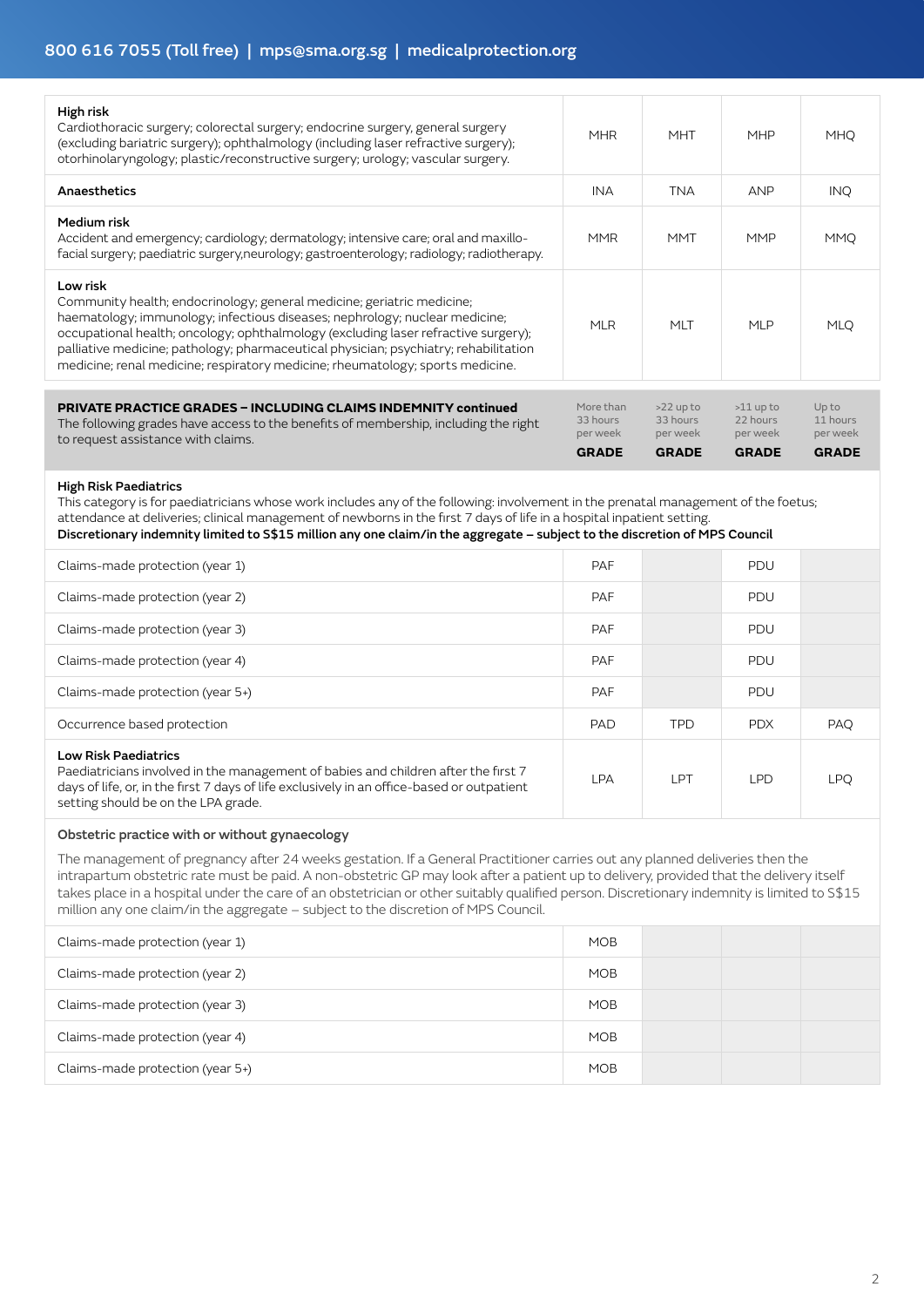| <b>GENERAL PRACTICE GRADES - INCLUDING CLAIMS INDEMNITY</b><br>The following grades have access to the benefits of membership, including the right<br>to request assistance with claims.                                                                                                                                                                                                                                                                                                                                                                                                                                                                                                                                                                                                                                                                                                                          | More than<br>33 hours<br>per week<br><b>GRADE</b> | $>22$ up to<br>33 hours<br>per week<br><b>GRADE</b> | $>11$ up to<br>22 hours<br>per week<br><b>GRADE</b> | Up to<br>11 hours<br>per week<br><b>GRADE</b> |
|-------------------------------------------------------------------------------------------------------------------------------------------------------------------------------------------------------------------------------------------------------------------------------------------------------------------------------------------------------------------------------------------------------------------------------------------------------------------------------------------------------------------------------------------------------------------------------------------------------------------------------------------------------------------------------------------------------------------------------------------------------------------------------------------------------------------------------------------------------------------------------------------------------------------|---------------------------------------------------|-----------------------------------------------------|-----------------------------------------------------|-----------------------------------------------|
| Family medicine - non procedural<br>Family practitioners who undertake common and routine minor procedures, which<br>include, but are not limited to, removal of superficial skin lesions, joint injections and<br>drainage of abscesses. Excluding practices under family medicine - procedural.                                                                                                                                                                                                                                                                                                                                                                                                                                                                                                                                                                                                                 | <b>PGZ</b>                                        | <b>TGZ</b>                                          | PG <sub>3</sub>                                     | <b>PQZ</b>                                    |
| Family medicine - procedural<br>Family practitioners who undertake procedures that include, but are not limited to,<br>vasectomy, circumcision, insertion of IUCDs, biopsies. This grade also includes the<br>following cosmetic procedures, provided your income from these procedures is less<br>than 50% of your gross, pre-tax income, before expenses.<br>• Botulinum Toxin Injection (eg botox)<br>Non-permanent fillers (face, neck and hands only)<br>Superficial chemical or pressurised gas/liquid peels (affecting the intra-epidermal<br>layer)<br>Injection of thread veins (sclerotherapy)<br>Radiofrequency, infra-red, ultrasound and other light-based devices, eg for skin<br>tightening, skin rejuvenation<br>Intense Pulsed Light (IPL) for skin rejuvenation<br>Lasers / IPL for hair removal<br>Photodynamic therapy<br>Photopneumatic therapy<br>External Lypolysis (heat/cold/ultrasound) | <b>PGP</b>                                        | GIN                                                 | PG <sub>2</sub>                                     | <b>PQP</b>                                    |
| <b>GENERAL PRACTICE GRADES - INCLUDING CLAIMS INDEMNITY continued</b><br>The following grades have access to the benefits of membership, including the right<br>to request assistance with claims.                                                                                                                                                                                                                                                                                                                                                                                                                                                                                                                                                                                                                                                                                                                | More than<br>33 hours<br>per week<br><b>GRADE</b> | $>22$ up to<br>33 hours<br>per week<br><b>GRADE</b> | $>11$ up to<br>22 hours<br>per week<br><b>GRADE</b> | Up to<br>11 hours<br>per week<br><b>GRADE</b> |
| Cosmetic and aesthetic medicine<br>If your income from the above cosmetic procedures listed under PGP is greater than<br>50% of your gross, pre-tax income, before expenses you should pay the XGP rate.<br>This rate is also applicable if you undertake thread lifts (absorbable only), lasers for<br>pigmentary disorders, lasers for treating vascular disorders, fractional lasers for skin<br>rejuvenation and/or ablative lasers for benign tumours then this rate will apply.<br>General Practice grades do not include invasive aesthetic procedures (see the<br>SMC Guidelines on Aesthetic Practice for further details). Members considering<br>undertaking such procedures should contact MPS/SMA.                                                                                                                                                                                                   | <b>XGP</b>                                        | XGT                                                 | <b>XGH</b>                                          | <b>XGQ</b>                                    |
| SINGAPORE ARMED FORCES GRADES - EXCLUDING CLAIMS INDEMNITY<br>The following grades have access to the benefits of membership, excluding the right to request assistance with claims.                                                                                                                                                                                                                                                                                                                                                                                                                                                                                                                                                                                                                                                                                                                              |                                                   |                                                     |                                                     | <b>GRADE</b>                                  |
| Full-time National Service medical officer                                                                                                                                                                                                                                                                                                                                                                                                                                                                                                                                                                                                                                                                                                                                                                                                                                                                        |                                                   |                                                     |                                                     | <b>SAF</b>                                    |
| Military service with public hospital responsibilities: Medical officer                                                                                                                                                                                                                                                                                                                                                                                                                                                                                                                                                                                                                                                                                                                                                                                                                                           |                                                   |                                                     |                                                     | <b>SAF</b>                                    |
| Registrar                                                                                                                                                                                                                                                                                                                                                                                                                                                                                                                                                                                                                                                                                                                                                                                                                                                                                                         |                                                   |                                                     |                                                     | SAF                                           |
| SINGAPORE ARMED FORCES GRADES - INCLUDING CLAIMS INDEMNITY<br>The following grades have access to the benefits of membership, including the right to request assistance with claims.                                                                                                                                                                                                                                                                                                                                                                                                                                                                                                                                                                                                                                                                                                                              |                                                   |                                                     |                                                     |                                               |
| Specialist - low risk                                                                                                                                                                                                                                                                                                                                                                                                                                                                                                                                                                                                                                                                                                                                                                                                                                                                                             |                                                   |                                                     |                                                     |                                               |
| Specialist - medium risk                                                                                                                                                                                                                                                                                                                                                                                                                                                                                                                                                                                                                                                                                                                                                                                                                                                                                          |                                                   |                                                     |                                                     |                                               |
| Specialist - high risk                                                                                                                                                                                                                                                                                                                                                                                                                                                                                                                                                                                                                                                                                                                                                                                                                                                                                            |                                                   |                                                     |                                                     |                                               |
| <b>OTHER GRADES - INCLUDING CLAIMS INDEMNITY</b><br>The following grades have access to the benefits of membership, including the right to request assistance with claims.                                                                                                                                                                                                                                                                                                                                                                                                                                                                                                                                                                                                                                                                                                                                        |                                                   |                                                     |                                                     |                                               |
| Non-clinical: advisory services only<br>If you think you may qualify, please contact SMA/MPS with details of your practice.                                                                                                                                                                                                                                                                                                                                                                                                                                                                                                                                                                                                                                                                                                                                                                                       |                                                   |                                                     |                                                     |                                               |